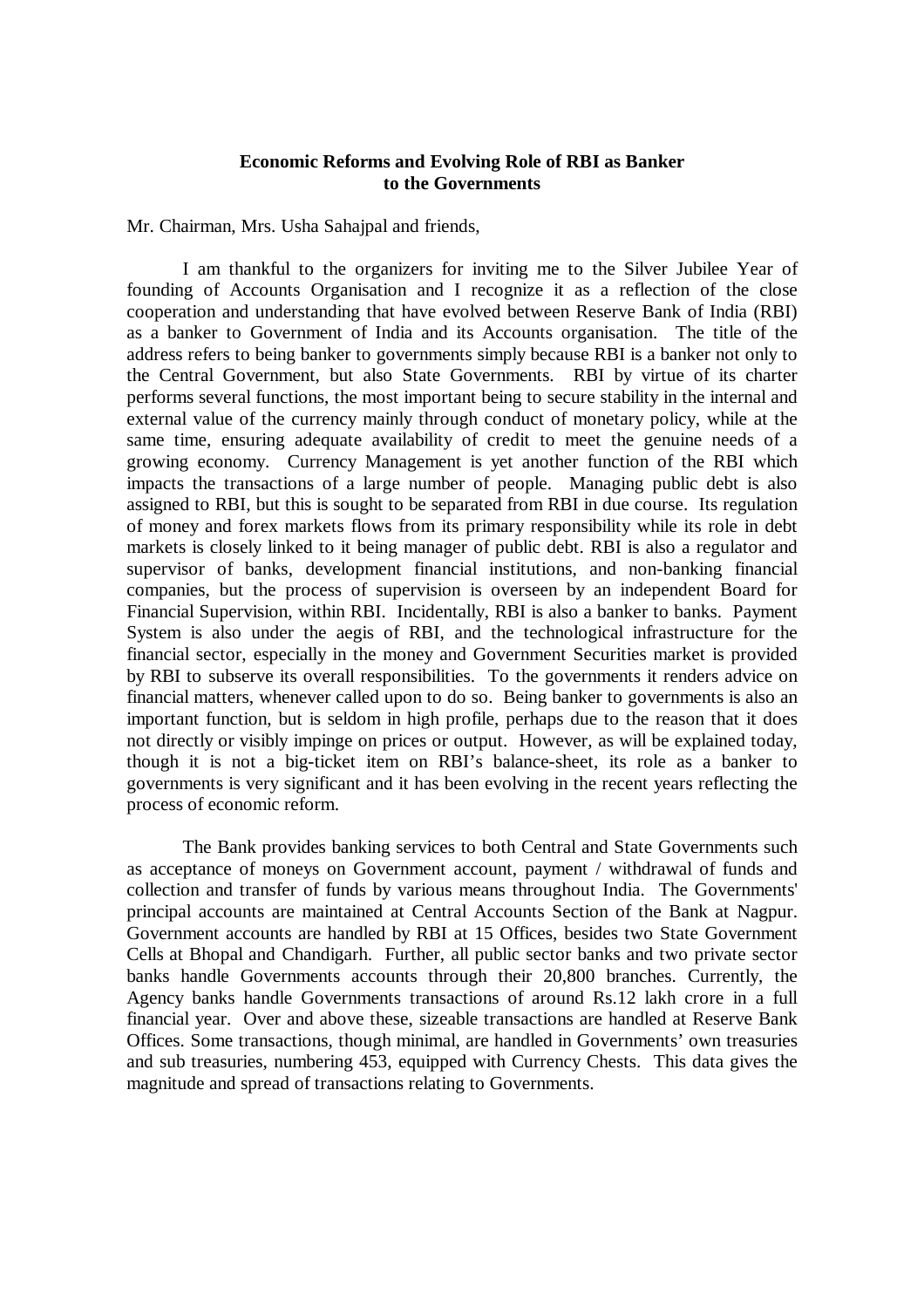The first part of today's presentation will cover very briefly cross-country practices. The second part provides the legal and institutional framework in India for conduct of Government's business in banking. The third section describes the range of banking services provided by RBI to Governments. The fourth part describes some of the reforms already undertaken in this area. The fifth section describes major issues while the concluding section indicates a possible agenda for immediate actions.

#### **Cross-Country Practices**

By custom and tradition or by express provision in the laws by which they have been established, Central Banks are bankers to their respective Governments. In the view of Sir Montagu Norman of the Bank of England and Benjamin Strong of the Federal Reserve System, the Central Bank should undertake all the banking business on behalf of their own Governments. However, the actual practices do vary among countries.

In the UK, Bank of England is the main banker to Government and maintains the Principal Central Government Account. Individual Government departments are not obliged to use Bank of England as their banker. Typically Government Department with significant requirements for banking service put some or all of their banking business out to tender. In the case of South Africa, the South African Reserve Bank acts as banker to the Central Government. Provincial Governments are, however, the clients of private banking sector. In Japan, Bank of Japan carries out the transactions with the National Government but not with local Governments. As regards USA, the Federal Reserve acts as the banker to US Government. The Reserve Banks serve as depositories of the United States and perform several payment-related services.

#### **Legal and Institutional Framework**

Government business in India was initially handled by the Presidency Banks of Bengal, Madras and Bombay from 1862 to 1921 and thereafter by the Imperial Bank of India, which came into existence as a result of amalgamation of the Presidency Banks. Since April 1, 1935, the Reserve Bank has been the banker to the Central and State Governments.

According to Article 283(1) and (2) of the Indian Constitution, it is open to the Central Government and to any State Government to make rules for the receipt, custody and disbursement of all the amounts accruing to or held in its consolidated or contingency funds or in its public account. Sections 20 and 21 of the Reserve Bank of India Act, 1934 provide that the Central Government shall entrust the Bank with all its money, remittance, exchange and banking transactions in India and the management of its public debt, and shall also deposit all its cash balances with the Bank free of interest. The Bank may, by agreement with any State Government, take over similar functions on behalf of that Government under Section 21A of the RBI Act. Accordingly, the RBI is the common banker to the Central Government and all the State Governments in the Indian Federation with the exception of Jammu & Kashmir and Sikkim.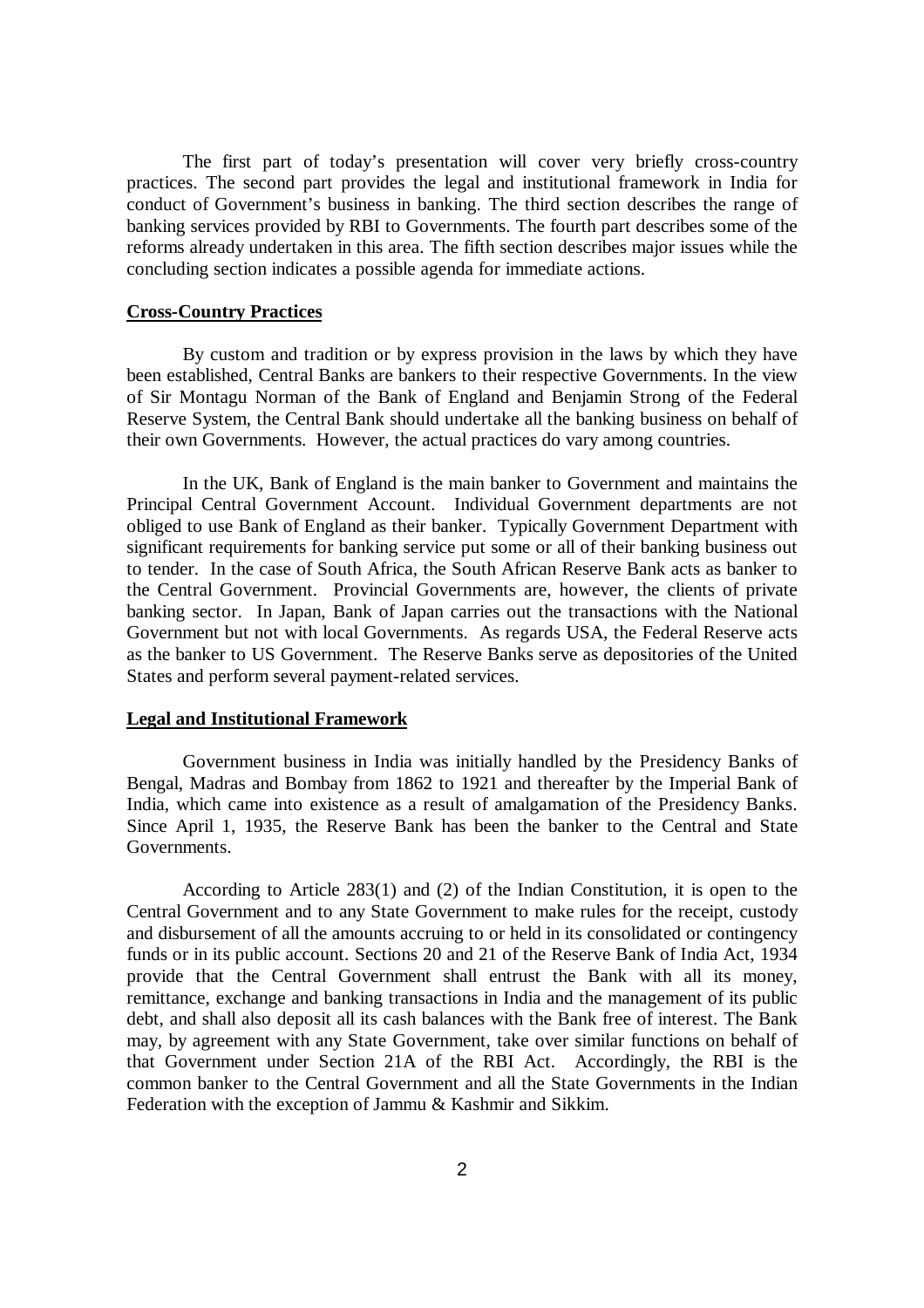The Reserve Bank, as banker to various Governments, has well defined obligations and provides several services. First, the Central Government Treasury Rules, the Central Government Account (Receipts and Payments) Rules, in respect of the transactions of the Central departments, and the corresponding provisions in the State Financial codes are deemed to be legally binding on the Bank. Second, the Bank carries on the General Banking business of the Centre and the States in terms of the working agreement between the Government and the Reserve Bank. The liability of the Bank to the Governments in the conduct of the Government business is that of a banker to an ordinary customer. Third, the Bank also undertakes to float loans and manage the loans on behalf of the Governments on agreed terms. Fourth, where there is no full-fledged office of RBI, it appoints commercial banks as agents of RBI and they are made responsible for transacting the entire Government business. Fifth, the Bank does not charge to Governments, the cost of carrying on Government business through its offices or the agency banks. Sixth, a facility for grant of ways and means advances is provided by Reserve Bank to the Governments, to meet the temporary mismatches in their income streams. Seventh, the RBI arranges for investments of surplus cash balances of the Governments as a portfolio manager. Eighth, the RBI also acts as Adviser to Government, whenever called upon to do so, on monetary and banking related matters besides dispensing merchant banking services.

#### **Range of Banking Services**

# Banker to Central Government

The work relating to Government business is attended by the Public Accounts Department of the RBI. The discharge of the Bank's functions as banker to Government involves the receipt and payment of money on behalf of the various Government departments. For this purpose, under Section 45 of the RBI Act 1934, initially the RBI appointed State Bank of India as its sole agent at all places where the Bank had no office or branch of its Banking Department. In turn, SBI entered into agency agreements with all its associate banks and delegated the agency functions to some of the branches of the associate banks at certain centres. Considering the increasing volume of Government business and nationalisation of some commercial banks, the Government and the RBI associated nationalised banks, which had a vast network of branches, to conduct Government business. In 1970, the Government empowered the RBI to appoint them as agents at any centre. By 1976, the SBI, Associate Banks and nationalised banks were acting as agents of the RBI for this business. In order to facilitate the handling of Government receipts and payments, currency chests were established with a number of branches of nationalised banks in addition to SBI and Associate Banks.

Prior to 1976, the responsibility for arranging payments and compiling accounts of receipts and disbursals and auditing of transactions of all Central Government Ministries devolved on a single authority, viz., Comptroller and Auditor General of India. The Government introduced from April 1976, a scheme in stages for decentralisation and departmentalisation of accounts of individual Ministries at the Centre, thereby transferring the responsibility for maintenance of accounts at all stages to the Ministries / Departments themselves. Under this scheme each ministry/ department has been allotted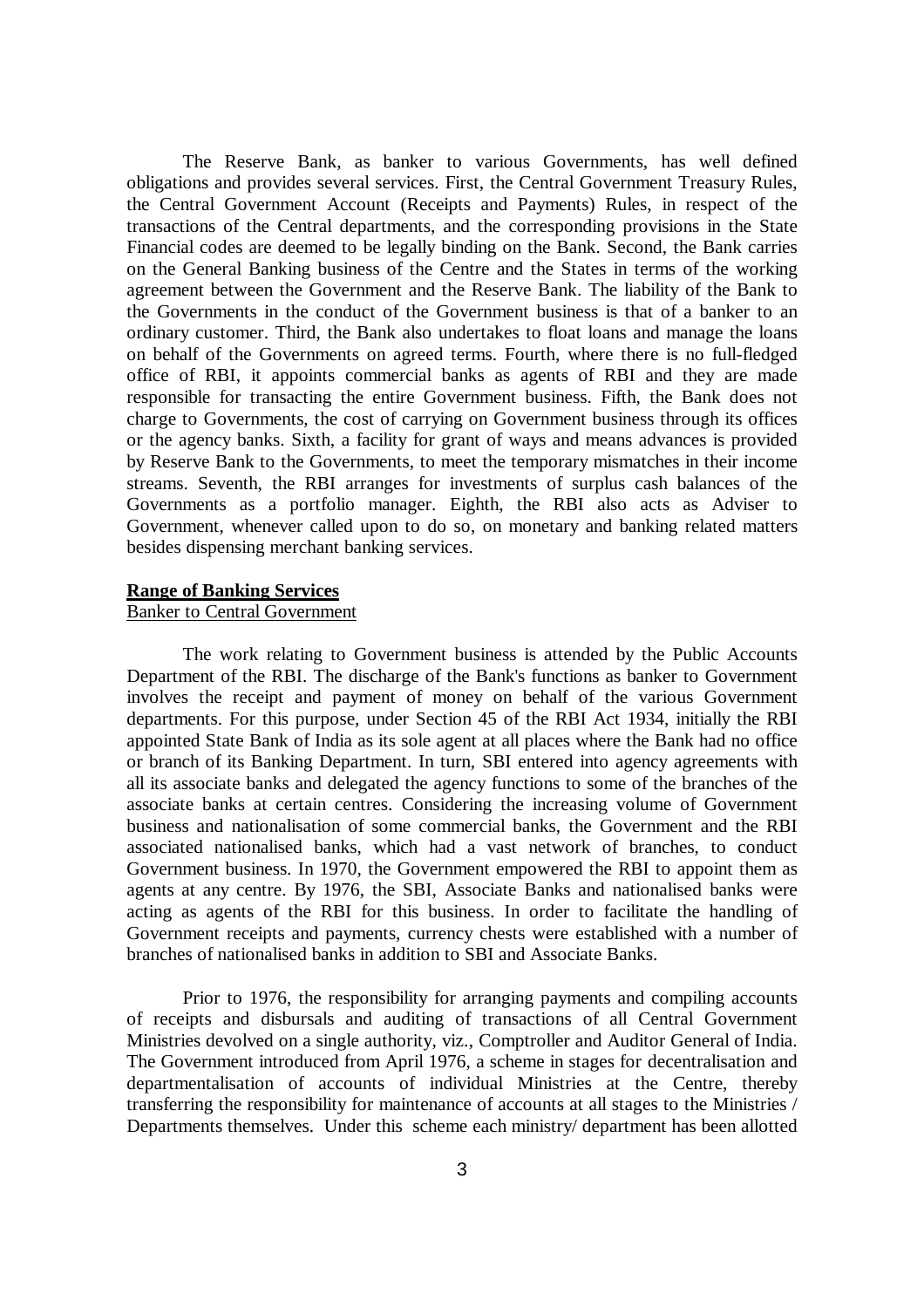a specific public sector bank for handling its transactions based on the principle of 'one bank - one ministry/department'. Hence, the Reserve Bank does not handle government's day-to-day transactions as before, except where the Bank itself has been nominated as banker to a particular ministry/department.

## Banker to State Governments

The financial transactions of the State Governments are carried out at a number of offices, including those of the RBI SBI, nationalised banks, Treasuries, etc. The Government transactions conducted at all such places are allowed without any reference to the actual position of the cash balance of the State Government, the accounts of which are maintained at the Central Accounts Section of the RBI at Nagpur. The transactions that are put through at various agency bank branches in the State concerned are consolidated at the link cell in the respective State capitals and settled with the Reserve Bank Office in the State. Currently, Reserve Bank also handles directly, banking business of four State Governments viz., Karnataka, Maharashtra, Tamilnadu and West Bengal. The consolidated position including the State Government transactions put through at RBI Offices is ultimately booked in the Principal Account of the respective State maintained at CAS, Nagpur.

#### Central Accounts

The Central Accounts Section (CAS) at the RBI maintains the principal accounts of both Central and State Governments. The principal accounts in Nagpur are based on the daily position / aggregate receipts and payments in respect of each Government, Ministry / department, received from RBI offices and agency banks. Each of the accredited agency bank has set up a link office at Nagpur to liaise with CAS for funds settlement. Thus, the Bank's offices and agency banks' branches function like tributaries, which flow in the direction and merge into the Central Accounts Section. CAS, Nagpur, thus plays a pivotal role in consolidating the transactions and working out the overall daily position of each government.

The actual day-to-day transactions are handled by the Bank's offices and agency bank branches. They render accounts to respective Government accounting authorities while effecting monetary settlement with RBI. Since frequent adjustments between the various Governments are unavoidable, settlement of these transactions through Central Accounts Section is convenient, accurate and expeditious.

Reserve Bank through its Remittance Facilities Scheme operates a funds transfer system. It carries out the adjustments as between the various Governments providing in effect, facilities for the transfer of funds on a very large scale within the Government Sector. In order to facilitate the actual conduct of Government transactions, the Reserve Bank has built up over the years, a network of currency chests, repositories and small coins depots, all of which are intended to service all the Governments in the country.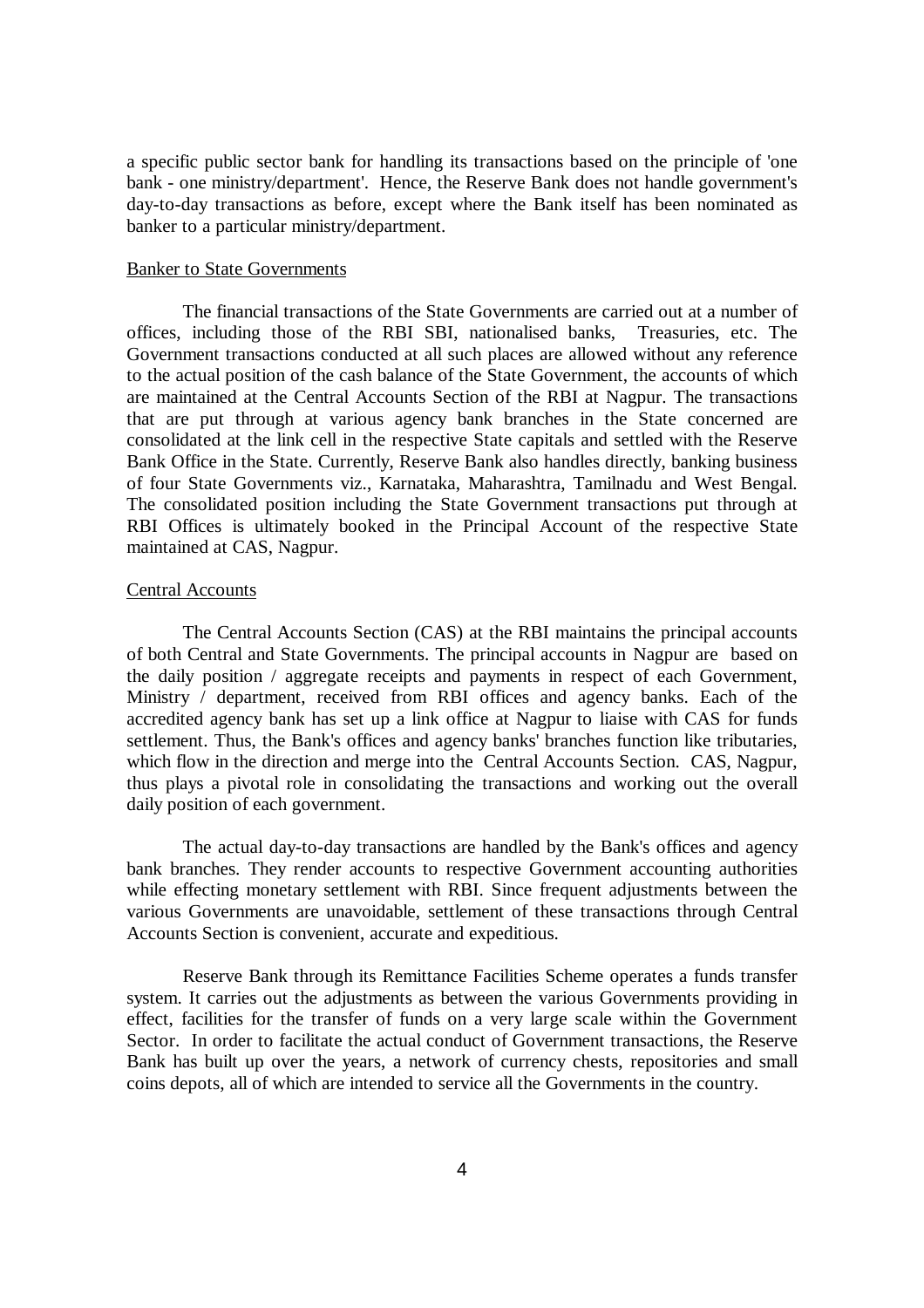As banker to the Government, Reserve Bank works out the overall funds position and sends daily advices showing the balances in its books, ways and means granted and investments made. The daily advices are followed up with monthly statements, and are useful from the point of view of enabling the Government to prepare their ways and means budgets.

The arrangement between the Government of India and the Reserve Bank on the one hand and the public sector banks and the Reserve Bank on the other, are based largely on trust as well as being merely contractual.

#### Treasury System

All payments on account of Central and State Governments are made either by cheques or by bills. The Government of India, Reserve Bank and the banks, which serve the treasuries and sub-treasuries normally, prefer cheques to bills. Certain States like Maharashtra, Gujarat, Karnataka, West Bengal etc. have adopted the system of payments by cheques at their Treasuries. However, a large number of States are yet to introduce the cheque System. In view of the advantages of cheques as compared with bills, Official policy continues to be in favour of changing over to cheque system.

Since 1976, Treasuries and non-departmental Pay and Accounts Offices have ceased to be responsible for handling transactions on behalf of the Central (Civil) Departments as integrated financial advisers and principal accounts officers of these departments have taken over the responsibility for receiving and paying money, compiling and maintaining the accounts, in respect of all the transactions relating to these departments. The pay and accounts officer or a drawing and disbursing officer of each Ministry or Department is linked to a designated public sector bank or RBI and is not allowed to draw on a treasury.

### Other Services

In addition to being a pure banker to Government, RBI provides a full range of related services to Government. These include exchange, remittance transactions, management of public debt and issue of new loans, handling the forex transactions of the Government of India, investment of surplus funds of Governments, providing safe custody facility, providing of ways and means advances, management of special funds like Consolidated Sinking Fund, Guarantee Redemption Fund, Calamity Relief Funds, National Defence Scheme, etc., issue and management of tap bonds like Relief Bonds, administration of the Scheme for disbursal of pensions of Central and State Governments' employees through public sector banks, and as Advisor to Government on all matters involving monetary and economic perspective.

The fee recovered by the Bank for some of the above services, which are rendered as an adjunct to its role as Banker to Government, are nominal and do not even cover the costs, while for most other services no charge is levied.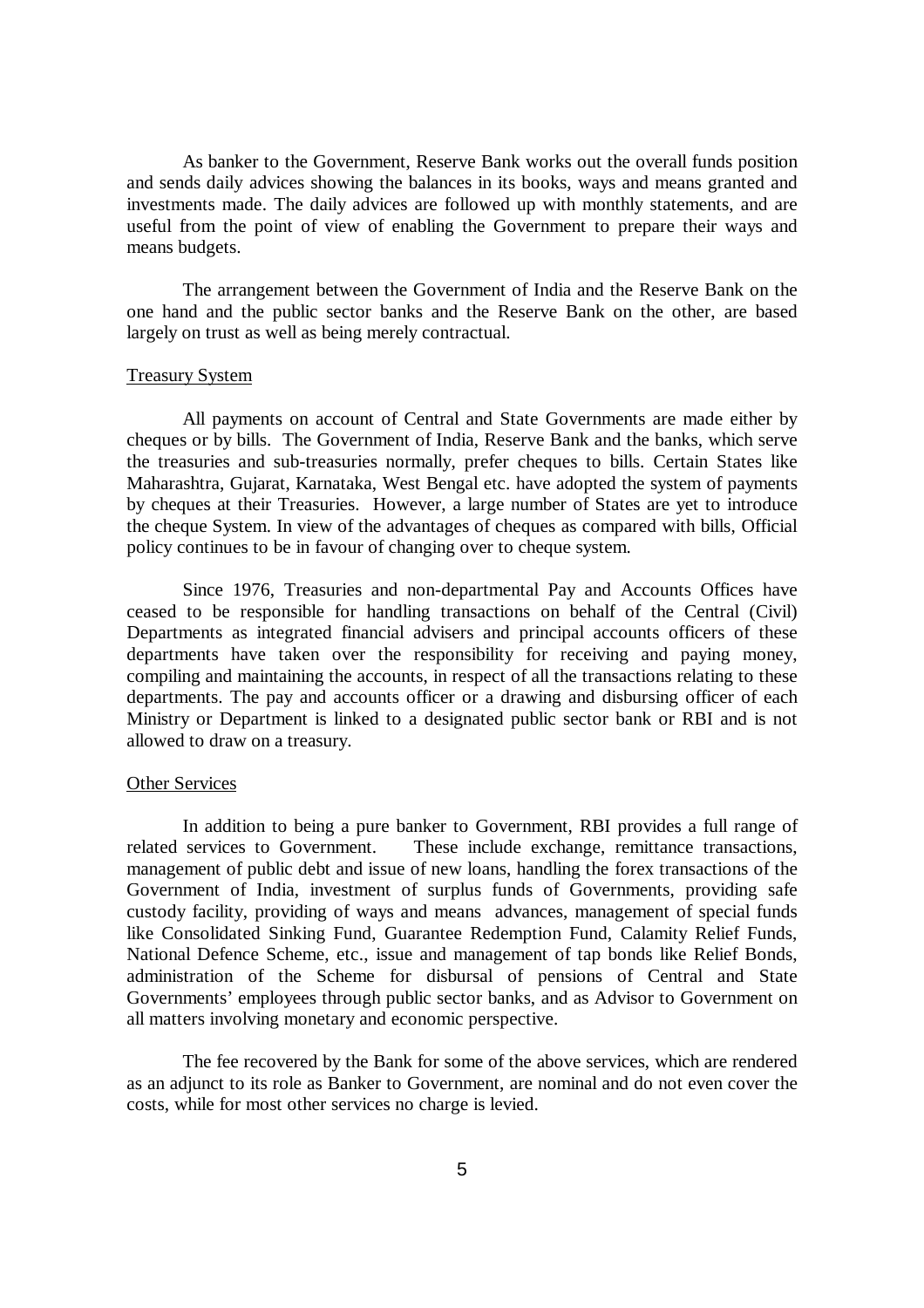## **Recent Reforms Undertaken** Focal Point and Beyond.

The experience of the working of the "Departmentalised Scheme" has shown a few shortcomings. With the large number of bank branches handling the work, delays often occurred in the transmission of the relevant documents (paid cheques, challans scrolls etc) to Pay and Accounts Officers (PAOs) for accounting. Besides, there were certain difficulties in reconciliation of figures between government departments and banks.

In order to obviate these difficulties as well as making reconciliation easier, a Working Group was set up in 1986 to review the working of the scheme, and on the basis of its recommendation existing procedures were revised. This marked the beginning of focal point approach for reporting and settlement of government transactions and set the pace for further refinement of the accounting system. The focal point approach envisages "one focal point branch - one (Pay and Accounts Office) PAO". This concept was incorporated into the system to bring about an interactive method of resolving the day-today problems while achieving expeditious reconciliation. This system ensures updating of accounts at PAO level and speedy settlement of funds at Central Accounts Section at Nagpur. It has, sought to bridge the gap between RBI accounts and Government accounts. Based on its success, it has been subsequently adopted in phases, in Central Board of Direct Taxes (CBDT) and extended to Departmentalised Ministries Accounts (DMA) (both civil and non-civil ministries). There has been a close alignment between accounting jurisdiction of the government and the dealing branches of the bank.

However, in the envisaged computerized environment, with electronic connectivity, the settlement of funds on real time basis, directly between the dealing branches and CAS at Nagpur for credit of Government Account without the intervention of the Focal Point and Link Cell may be a distinct possibility in the near future.

#### Standing Committee on Computerisation

Given the large magnitude of the transactions in Government account, the manual system results in delays in handling transactions. Complete electronic data processing in the preparation and settlement of the accounts of Government business by the agency banks as also for compilation of accounts at Treasury/Pay and Accounts Office/Accountant General will eliminate the time lag in the flow of information and improve standards of accuracy. During the last few years, RBI offices and agency banks have initiated steps for computerization of Government transactions at their dealing branches. The Committee on Technology Upgradation in Banking Sector laid down the road map for computerization of bank branches handling Government business, to be achieved in phases. The first phase envisaged computerization of all Focal Point branches of agencies by March 31, 2000 and State government Link Cells / dealing branches in the second phase thereafter. The Committee desired that efforts should be made to interconnect the computerized branches dealing in Government Accounts with Link Offices/ branches, and the Public Accounts Departments of the Bank and also Central Accounts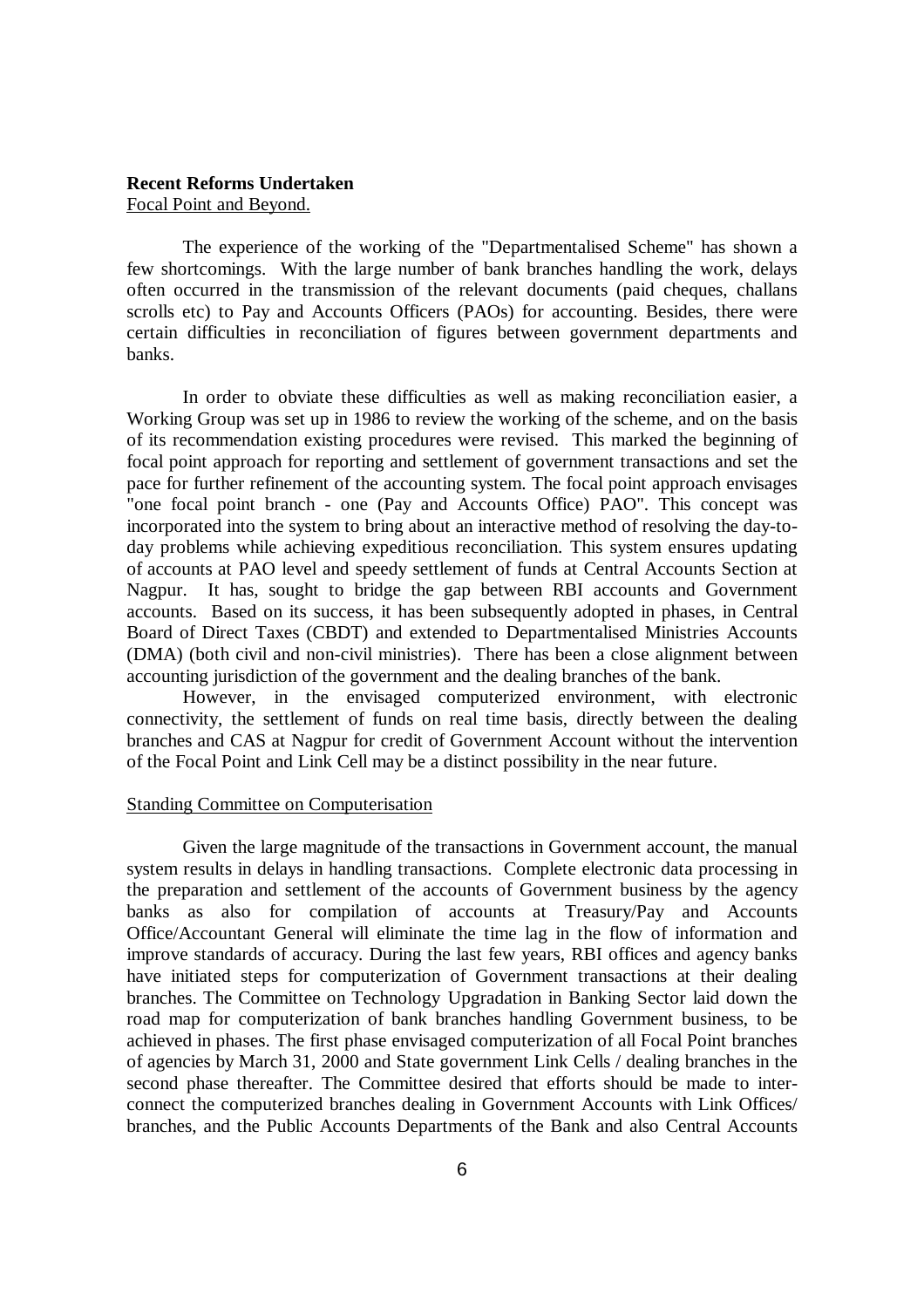Section, Nagpur where it is ultimately accounted for in the books of accounts. On Government side, the Committee suggested that all PAOs/Circle Offices of Government should be computerized by March 31, 2001 and the Drawing Offices / Treasury Offices well before March 31, 2002 in alignment with computerization of Focal Point and Dealing branches.

A Standing Committee comprising members from RBI, Government and agency banks is monitoring the computerization of government transactions. There have been some delays in adhering to the time schedule mentioned. RBI has been urging the agency banks to capture 80 per cent of Government business by June 2002.

#### Payment Systems Reforms

Payment and Settlement Systems constitute the backbone of any economy and the existence of competent payment and settlement systems have a positive impact on the efficient functioning of the various sectors of the economy. Central Banks in the world are according great importance to well established payment and settlement systems. The Reserve Bank, too, has taken up as its mission, the establishment of a robust, safe, secure and efficient payment and settlement system for the country as part of its initiatives aimed at financial sector reforms in this area. Constituted in 1999, the National Payments Council is the Apex level body, which provides general policy directions and guidelines for reforms in the Payment and Settlement Systems of the country.

Initiatives aimed at improvements in the payments and settlement systems are centered on the three-pronged strategies of consolidation, development and integration of the various components of the payment and settlement systems. Consolidation takes its base from existing activities such as computerised clearing, etc. Development envisages opening of new clearing houses, introduction of systems such as the Centralised Funds Management System and Real Time Gross Settlement (RTGS) and Integration of all these initiatives both within the Reserve Bank and for the banking Sector as a whole would result in the culmination of the reform process.

Non-paper based payment systems, such as Electronic Funds Transfers (EFT) and Electronic Clearing Services (debit and Credit Clearing), have been accepted widely for use within the country. The proposed introduction of the Real Time Gross Settlement (RTGS) System would ensure settlement of funds in real time and in an electronic manner. All these would have positive impact for the government sector too, which could exploit the benefits of ECS and EFT for even their conventional payments - such as tax collections, various payments, tax refunds, drawback payments, etc.

Since movement of funds is scheduled to take place using electronic means, the need for providing for a more elaborate and clear legal infrastructure has also been recognized. Accordingly, work has commenced on draft legislation to regulate the payment systems, which may not only be restricted to banks and financial institutions, but could also go beyond that. The proposed legislation will also have powers to regulate EFT, except that the proposed EFT regulation will deal only with credit transfer. The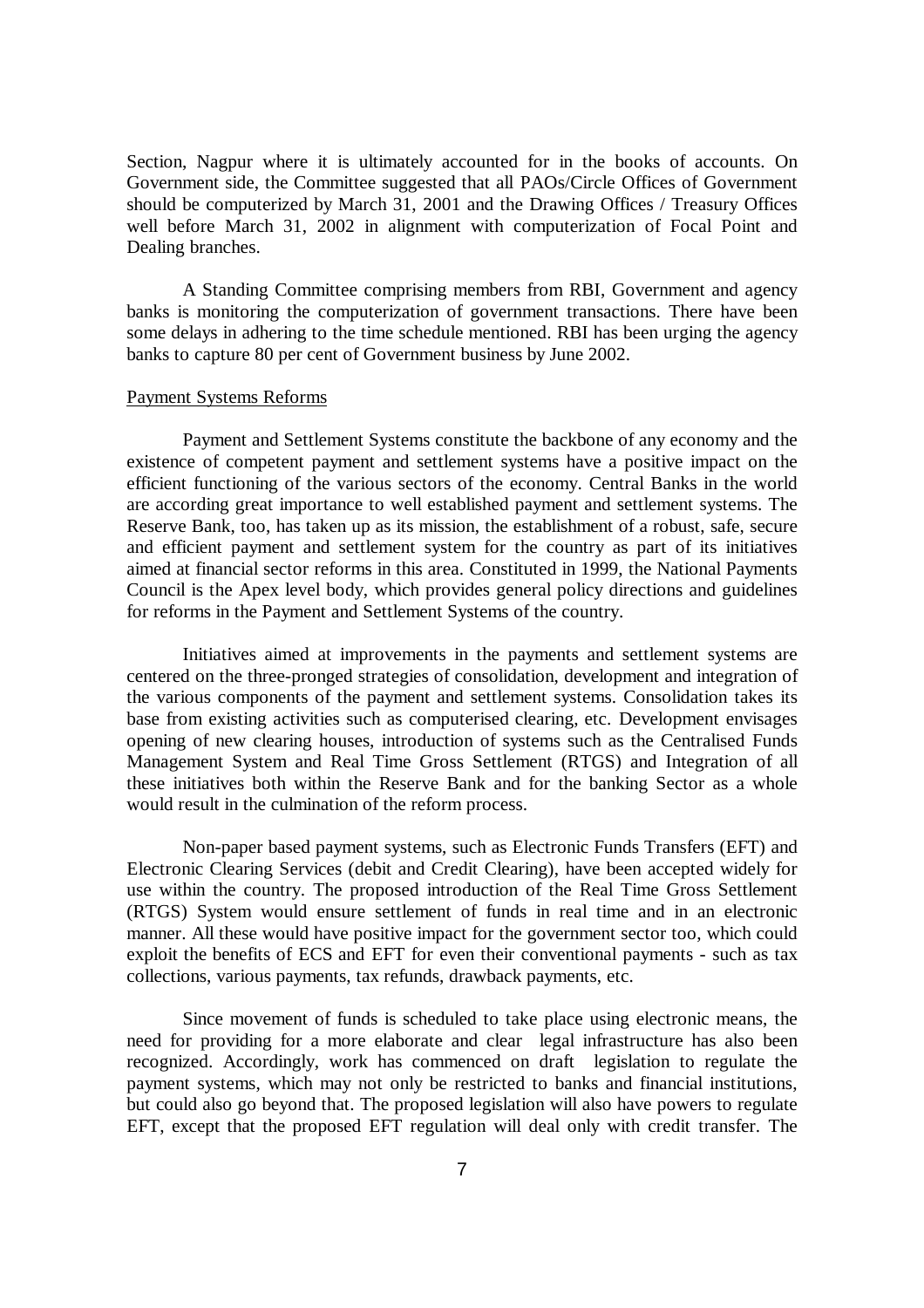debit transfer transactions will continue to be governed by the Negotiable Instruments Act, 1881. Further, in order to deal with electronic instruments like e-cheques, which are in the nature of debit transfer, amendments to the Negotiable Instruments Act 1881 and IT Act 2000 have been suggested for consideration of Government. Improving Connectivity between CGA and CAS

### *Computerisation in Central Accounts Section and connectivity to various user agencies:*

Since July 1, 2001, a state-of-the-art technological Architecture for management of Government Accounts at Central Accounts Section, Nagpur was set up. The system provides online data processing capability in front office mode and on line connectivity to all the RBI offices, agency banks and State Governments. The system is designed to provide information on a real-time on-line basis to Central and State Governments for ascertaining their cash balance position and other transactions.

As a further improvement, a Virtual Private Network (VPN) is being established between CGA and Principal Accounts Officers of various ministries. The network is also proposed to be extended to the Pay & Accounts Office level. The network would act as a hub for electronic interchange of information between CAS Nagpur and various civil and non-civil ministries. While Inter Government Transactions would be handled on an online basis, the Agency Bank transactions will be available as and when reported to CAS.

The above arrangements when fully put in place will enable the various Principal Accounts Offices to send Inter-Government Transactions, along with details of the relative sanction orders to CAS electronically, get confirmation advices (clearance memos) instantly and eliminate most of the reconciliation problems not only at the level of Central Government but also facilitate proper accounting in the States.

In fact State Governments have been complaining regarding delays in receipt of sanction orders as a result of which they are unable to know the purpose of the funds being given from Central Government at the time of such amount being credited by RBI to their accounts. RBI has also taken initiative in redesigning the format of the IGA (Inter Government Adjustment) advice and Clearance Memo to ensure that the advice being sent to CAS is comprehensive and meets requirements of the State Governments as well. I would request the Office of CGA to examine the suggestions made by us in this regard and implement the revised IGA format at the earliest.

Another benefit of the connectivity would be strong MIS support. From the Bank's view point, on-line access will eliminate the need for periodical statements being sent to the accounting authorities as the authorities will be able to choose the period (a week, fortnight, month or more) for which they want the data and then can use it for any number of MIS purposes. Maintenance of parallel records can also be eliminated.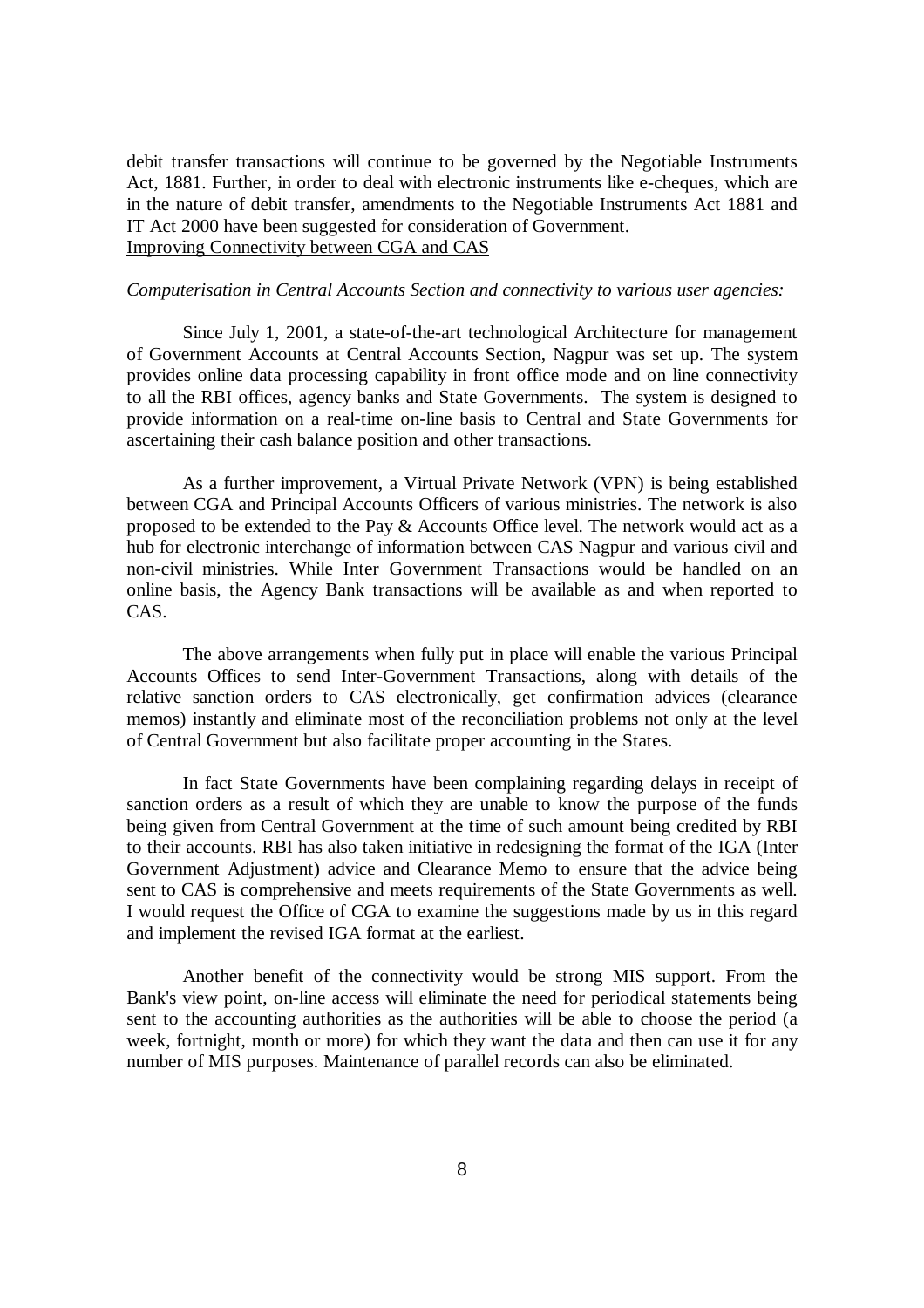The RBI is also examining the feasibility of using the Internet to connect all State Governments, Central Government Departments and various agency banks to implement total workflow automation in respect Government transaction.

Under the current procedure, the fund settlement at CAS Nagpur takes place after the rendering of accounts by the focal point branches to the local PAO. The focal point branches receive the scrolls and the documents from the dealing branches by post (normally by Registered post). This means that settlement of funds is inevitably delayed for the period of postal transit plus the time for consolidation at focal point branch creating a lag in final accounting in government account with CAS Nagpur. During this lag, the funds remain in pipeline as a float at the cost of government departments. Often, the banks also suffer opportunity loss due to delay in monetary settlement. With the computerization of transactions both at the bank branches and government departments, it would be possible to re-engineer the process. Forwarding of paper scroll/receipted challans and paid cheques to government offices could take place at a later stage than the electronic transmission of transactions. This means that the focal point branch would transmit the transactions to CAS Nagpur without waiting for the scrolls received from the branches to be consolidated and verified. The Committee on Technology Upgradation in Banking Sector examined this aspect and felt that this would help in quicker finalisation of government account and fund settlement at CAS Nagpur. The issue remains open.

## Interaction with States

A forum has been provided by the Reserve Bank bringing all the Finance Secretaries of State Governments and the Union for exchange of ideas and sorting out the problems. These conferences are held in Reserve Bank for the last few years and the deliberations have proved useful in identifying the common problems and developing best practices in regard to Government finances. Between November 1997 and November 2001, nine such conferences have been held. A number of important initiatives relating to ways and means advances, approach to market borrowing programme, investment of surpluses, ceilings on State guarantees, apart from changes in the content and format for reporting have emanated and taken shape as a result of interactions in these meetings.

### **Major Issues**

### Minimum Balances Requirements in Government

The RBI is authorized to provide Ways and Means Advances to Central and State Governments in terms of Section 17(5) of the RBI Act. Until 1994-95, the needs of Government were accommodated through automatic monetisation by issuing *ad hoc* Treasury Bills at 4.6 per cent. Considering the ill effects of automatic monetisation of Government deficit, the Reserve Bank and the Government agreed mutually in September 1994 to restrict the issue of *ad hocs* for the year-end and also within the year and for scrapping the issue of *ad hoc* treasury bills from 1 April 1997. Accordingly the issue of *ad hoc* treasury bills was discontinued with effect from 1 April 1997. Simultaneously, a scheme of granting Ways and Means Advances by the Reserve Bank to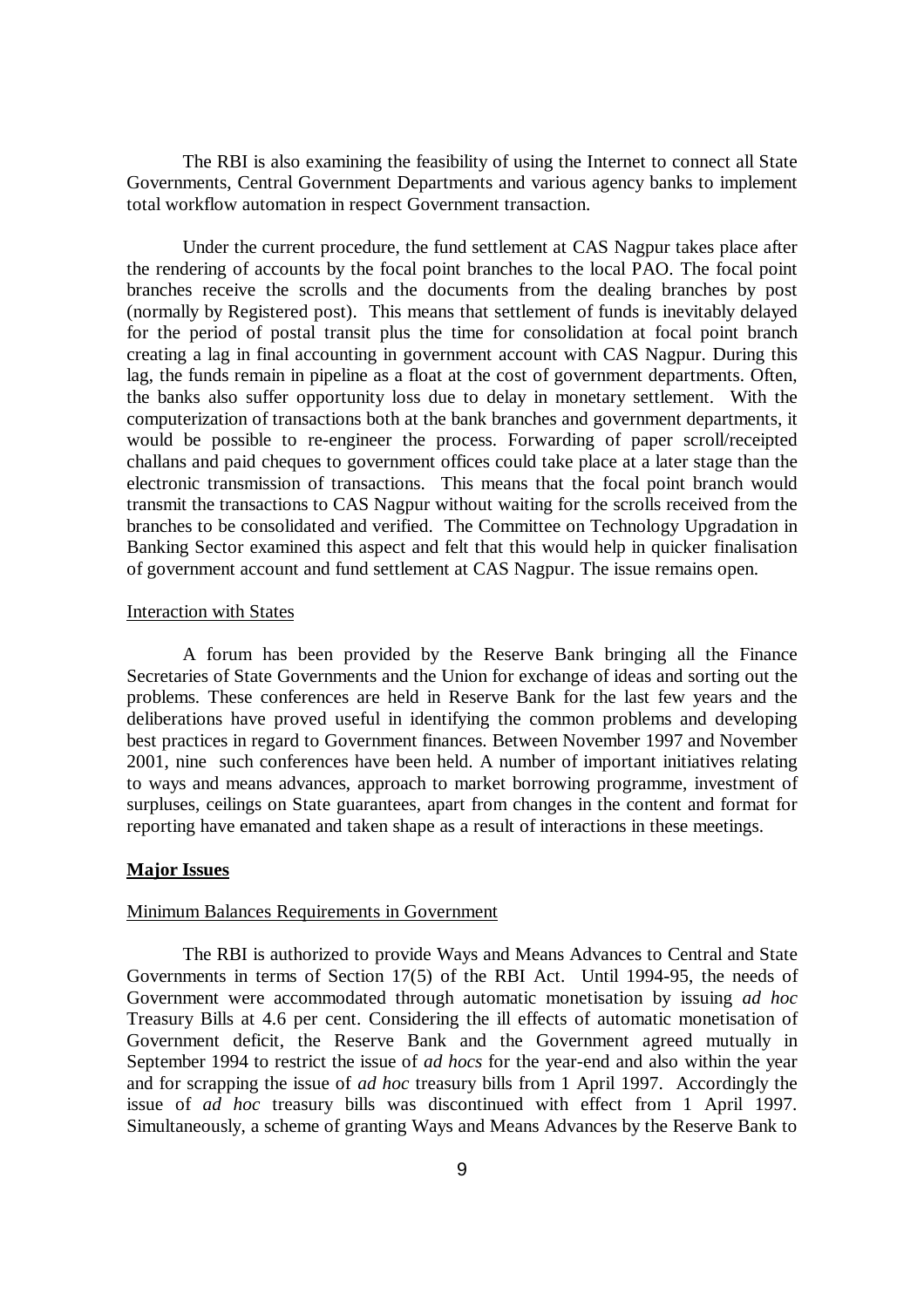Government of India has been introduced to accommodate temporary mismatches in Government receipts and payments, interest *on* which was initially concessional, is presently at Bank Rate. Currently, Central Government is required to maintain a minimum balance of Rs.10 crore on a daily basis and Rs.100 crore on Fridays. The limit for Ways & Means Advances for 2001-2002 to Central Government has been fixed at Rs. 10,000 crore for the first half year and at Rs. 6,000 crore for the second half year. When the Government utilizes 75 per cent of the WMA limit, the Reserve Bank considers fresh floatation of market loan depending on market conditions.

State Governments were expected to match the outflows with inflows very carefully so as to avoid recourse to ways and means advances from RBI. If a State Government allowed its account to emerge in overdraft, this would have been regarded with extreme disfavour and also as reflecting on the competence and ability of the State Government to manage its own finances. Over the years, the State Governments resorted increasingly to WMA and overdraft. The WMA limits were fixed as a multiple of minimum balance of States. However, while the multiples increased, the minimum balances required to be maintained by the State Governments were not revised between 1976 and 1999. Since 1999, the WMA Scheme is being worked out on the basis of the recommendations of the B.P.R.Vittal Committee (1998). The Committee recommended that the minimum balance should be revised and linked to the same base as normal WMA which itself is worked out taking into account the sum of revenue receipts and capital expenditure. The first revision after the implementation of the Vittal Committee formula was effected from April 1, 1999, followed by the next revision from February 1, 2001. The latest revision took effect from April 1, 2002. However, the minimum balances have not been revised since April 1, 1999. A review of the WMA scheme will be made in April 2003.

### Automatic Debit Mechanism

The Technical Committee of State Finance Secretaries on the State Government Guarantees has observed that such a mechanism runs the risk of resulting in insufficient funds for financing minimum obligatory payments and other grounds as well. Using an automatic recovery mechanism for inviting subscription to bonds issued by autonomous bodies with State Government Guarantees not only erodes the credibility of the State Government, but also would prompt other States to request for such assurance to offer additional comfort for investors. The matter is under the consideration of the Reserve Bank and the Central Government.

### Expansion in Agency Banks

At present, the RBI, SBI and nationalised banks conduct business relating to Governments. More recently, private banks promoted by the all India Financial Institutions (AFI), which meet the defined criteria, are also being considered for induction for conduct of Government business. The objective is to help the State Governments to get better, quick service with safety of funds. The question is to strike a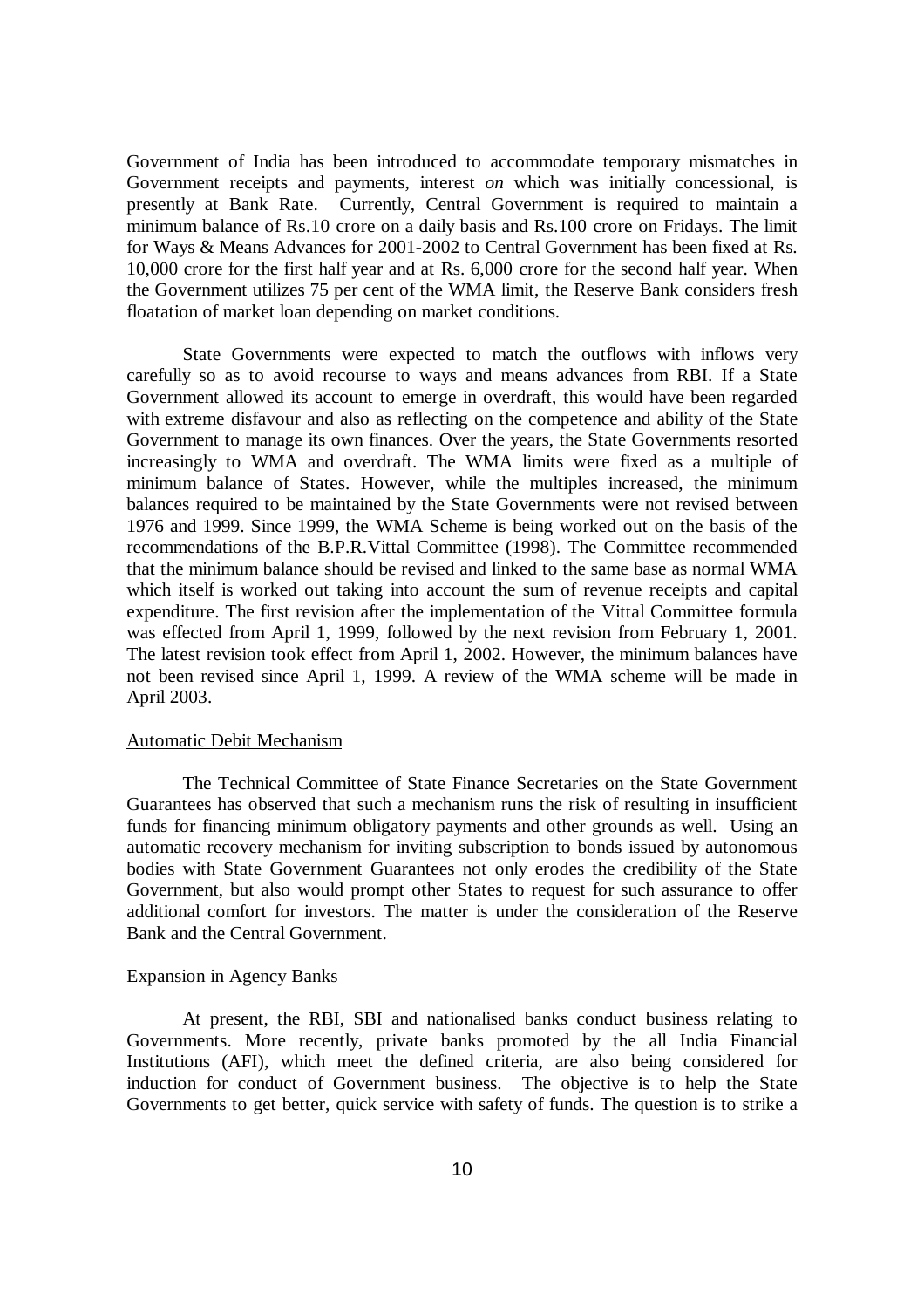balance between the two and this may have to be decided by the States with the help of RBI. Thus, there can be competition for Government business in the future.

The Reserve Bank, being a Central Bank, for achieving the functional focus, may have to consider in due course, shedding of the retail banking business in relation to Governments in favour of the agency banks with a view to ensuring that in the long run, the Bank will maintain only the Principal Accounts of the Governments, leaving the dayto-day banking business to the commercial banks functioning as its agents.

## **Treasury**

The treasury system has evolved very gradually over a number of years and has worked with reasonable satisfaction. Nevertheless, there is scope for improvement with a view to providing more facilities to the general public in a number of ways. First, the non-banking treasuries / sub-treasuries, which handle the cash business itself, could be gradually converted into banking treasuries by transferring their cash business to banks. Second, States may weigh the option of introducing separation of audit and accounts and departmentalization of accounts on the lines of Centre gradually. Third, as cheques for various reasons are preferable to bills, it is desirable to encourage wider use of cheques. The treasury is the primary accounting unit and its cash accounts are prepared and rendered to Accountant General. Fourth, in order to cut short delays, many treasuries, sub-treasuries and pay and accounts offices have made arrangements for disbursing small amounts in cash without the intervention of the bank, even when they are served by the public sector banks as agents. It may be advantageous to raise the monetary limit for payments across the counters, without requiring the payees to visit the banks.

#### Rationalising Agency Charges

The agreements entered into by Bank with the State Governments provide that the Bank shall not be entitled to any remuneration for the conduct of ordinary banking business of the Government other than such advantage that may accrue to it from holding of cash balances free of obligation to pay interest thereof. The minimum balances by no means compensate the Bank for the cost of conducting Government business. On the contrary, the Bank has been remunerating the Agency banks for conducting the Government business on its behalf at a rate related to the costs incurred by them for conducting Government business. The rate is revised from time to time quinquennially after ascertaining the actual cost of conducting the government business and the present rate is 11.80 paise per Rs.100 of Government turnover. Agency banks requested for a revision of the methodology of determining the rates and an Expert Committee was constituted to study their request. Recently in its report, the Expert Group on revising the methodology for determining the cost of conducting Government business, has observed that in most of the countries, the cost is borne by the respective Governments and not the Central Bank. The cost of conducting government business has been rising in the recent years. A possible way of rationalising the agency charges from the present cost plus system could be to move over to a system of bidding for Government business by agency banks.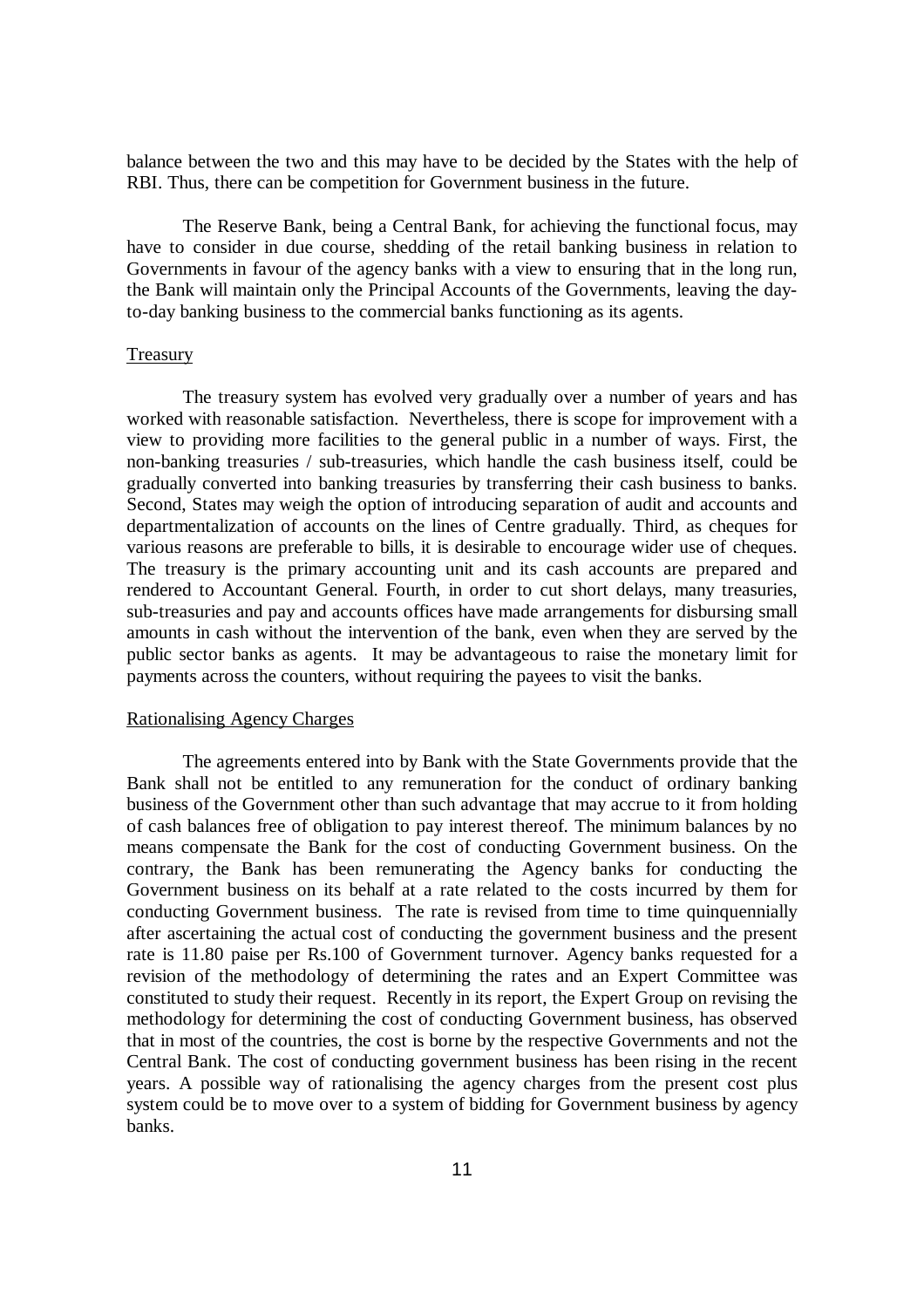### Reducing Lags in Credit

At present, banks have been allowed a transit time of 5 days in respect of local receipts and 9 days in respect of outstation receipts for settlement of funds. In order to ensure expeditious credit to Government account by the dealing branches, a deterrent measure has been put in place. Accordingly, any delay in crediting the receipts to Government account beyond the stipulated period (of 15 days in case of delayed remittances over Rs.1 lakh and one month in other cases) attracts penal interest. As compared to public sector banks, the newly inducted private banks are allowed merely 5 days for settlement. This is based on the distinction in regard to the degree of computerization of public sector banks *vis-à-vis* private banks. With the upgradation of payment systems in the country and electronic connectivity, the cut off limits needs to be made more stringent with the ultimate goal of achieving real time settlement in Government Account, with CAS, Nagpur.

#### Possible Improvements by Government

#### *Submission of Scrolls in Electronic Form*

At present, the scrolls are submitted in paper form separately for receipts and payments. With the computerization of bank branches and government departments, the scrolls in magnetic media (floppy form) should be acceptable to Government departments. A switch over to submission of scrolls on magnetic media, will necessitate delinking of paid instruments and the payment scrolls.

The Reserve Bank has introduced 'Electronic Clearing Service' (ECS) for bulk receipts / payments which involve multiple credits with a single debit or vice-versa. ECS is customer friendly and remains untapped by Government. Government should use ECS for bulk and repetitive transactions like salary, pension, income tax refund orders etc. As recommended by the Committee on Technology Upgradation in the Banking Sector, the Government may examine the feasibility of introducing a variant of an electronic funds transfer system to facilitate collection of taxes, beginning with direct taxes.

### *Elimination of Paper-based Reporting System*

Under the present system, it is a government requirement that all deposits in the government account should be accompanied by an appropriate challan. The challans are in multiple copies, different shapes and sizes. This requirement of the government has constrained the process of electronic banking in government business. Over the years, despite the deliberations in various fora, it has not been possible to reduce the number of copies of challan. With the swift progress in banking, and the electronic connectivity as envisaged, it would become possible for the assessees to deposit the government dues in any designated bank by using a simple pay-in slip as in the case of bank deposit, and at a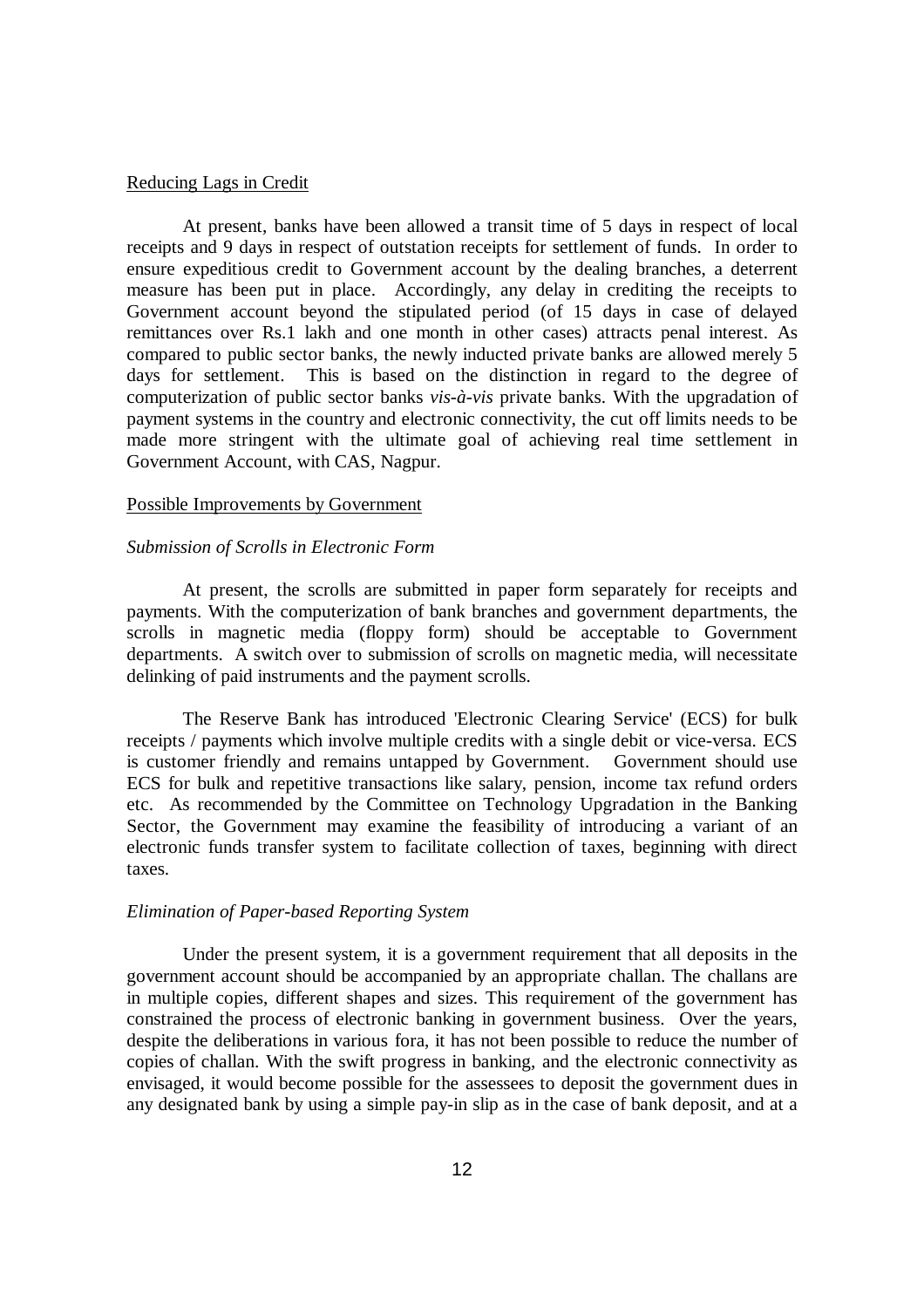later stage, electronically by quoting the PAN. The elimination of the challan would pave the way for electronic settlement.

#### *Discontinuance of Advice System for Income Tax Refund Orders*

At present, Income-tax refund orders advices for value upto Rs.999 are sent directly to assessees while advices for Rs.1,000 and above are forwarded to payee banks. The advices are not received promptly resulting in the return of refund orders causing inconvenience to assessees. Significantly, even after switchover to MICR form with all its in-built security features on par with a cheque, the advice system has been continued regardless of the difficulties caused to the assessees. At the Government level, issues related to ECS and forwarding of advices in electronic formats viz., magnetic media, etc., are being considered.

#### Customer Service

Government of India has constituted a standing committee at Apex level to monitor the working of the schemes pertaining to Departmentalised Ministries. Similar monitoring committees at local level are also functioning for Central Board of Excise and Customs (CBEC) and CBDT.

Reserve Bank has been proactive in extending prompt and courteous customer service. The bank has an institutionalized set up for redressal of complaints from customers on regular basis. The Bank has also taken Citizen Charter initiatives and displayed the Charter for frontline Departments with public interface. Specific to this, customer satisfaction surveys are organized at frequent intervals and appropriate responses are formulated for improving service and avoiding recurrence of complaints, to the extent feasible.

In order to assess the level of customer satisfaction rendered by the Reserve Bank and its agencies in acting as banker to Governments in the light of all round technological developments taking place at RBI/agency banks/ Government Departments and to suggest improvements in the day-to-day operations of the Government business, Reserve Bank had constituted five sub-Groups in October 2001, one each at Bangalore, Chennai, Hyderabad, Mumbai and Nagpur offices comprising officials from Reserve Bank, representatives from Finance Department of the State Governments. The sub-Groups had deliberated on the day-to-day operational procedures in vogue in Reserve Bank and evaluated their efficiency in relation to the users and accounting authorities.

The Groups came up with very valuable suggestions in January 2002. This includes laying down a roadmap for enhancing the level of computerization, both at agency banks and Government Departments, provision of tele-banking facility at all Link Offices, simplification of challan forms, making the challans easily available through internet, transmission of scrolls / DMS through electronic media in addition to regular mode, phasing out of non-MICR instruments, acceptance of only local cheques for Government payments instead of outstation instruments, cheque system to replace bill